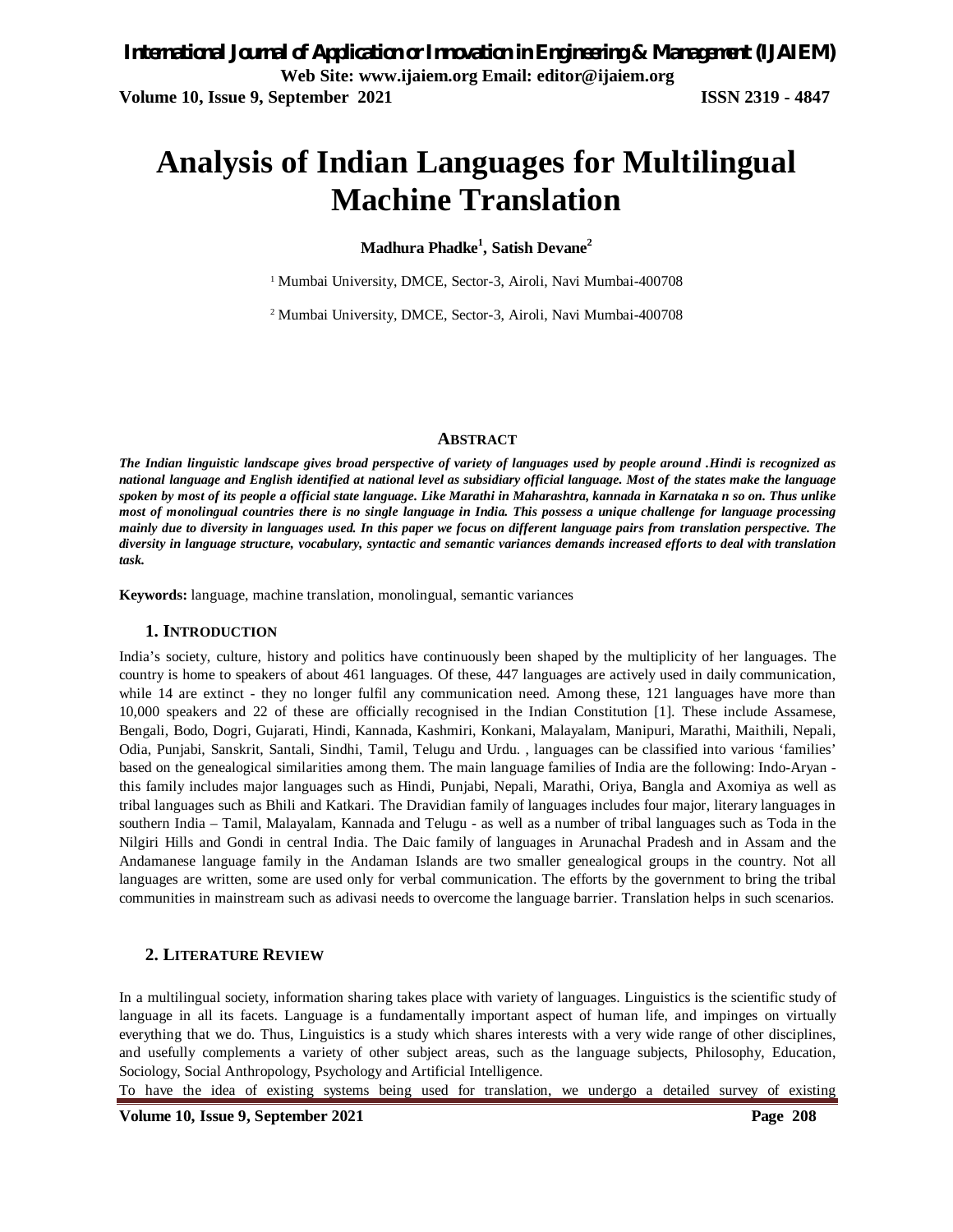## *International Journal of Application or Innovation in Engineering & Management (IJAIEM)* **Web Site: www.ijaiem.org Email: editor@ijaiem.org**

**Volume 10, Issue 9, September 2021 ISSN 2319 - 4847**

systems.[2][3][4] The findings of the literature review are mentioned in table 2.1.

|                | <b>Translation</b><br><b>System</b>                    | Year | <b>Authors</b>                                 | <b>Source</b><br>Language                                 | <b>Target</b><br>Language                 | <b>Details</b>                                                                                                                                                                                                                                                                                                                             |
|----------------|--------------------------------------------------------|------|------------------------------------------------|-----------------------------------------------------------|-------------------------------------------|--------------------------------------------------------------------------------------------------------------------------------------------------------------------------------------------------------------------------------------------------------------------------------------------------------------------------------------------|
| $\mathbf{A}$   |                                                        |      |                                                | <b>Direct Machine Translation Systems</b>                 |                                           |                                                                                                                                                                                                                                                                                                                                            |
| 1.             | Anusaaraka<br>systems among<br><b>Indian Languages</b> | 1995 | Rajeev Sangal                                  | Telugu,<br>Kannada,<br>Bengali,<br>Punjabi and<br>Marathi | Hindi                                     | The output of the system followed the grammar of<br>the source language only. Developed by IIT<br>Kanpur (earlier), IIIT Hyderabad(Now)                                                                                                                                                                                                    |
| $\mathbf{2}$ . | Punjabi to Hindi<br>MT System                          | 2008 | G S Josan and G<br>S Lehal                     | Punjabi                                                   | Hindi                                     | Based on direct word-to-word MT approach.<br>Accuracy of this system is 90.67%.<br>Developed by Punjabi University, Patiala.                                                                                                                                                                                                               |
| 3.             | Web based Hindi-<br>to-Punjabi MT<br>System            | 2010 | Goyal V and<br>Lehal G S                       | Hindi                                                     | Punjabi                                   | Extended version of Hindi-to-Punjabi MT System<br>to Web. Developed by Punjabi University,<br>Patiala.                                                                                                                                                                                                                                     |
| 4.             | Hindi-to-Punjabi<br>MT System                          | 2011 | Goyal V and<br>Lehal G S                       | Hindi                                                     | Punjabi                                   | The translation accuracy of the system is 87.60%<br>Developed by Punjabi University, Patiala.                                                                                                                                                                                                                                              |
| B)             |                                                        |      |                                                |                                                           | <b>Transfer-Based MT Systems</b>          |                                                                                                                                                                                                                                                                                                                                            |
| 1.             | Mantra MT                                              | 1997 | Bharati                                        | English                                                   | Hindi                                     | Uses XTAG based super tagger and light<br>dependency analyzer for performing analysis of<br>the input English text.                                                                                                                                                                                                                        |
| 2.             | <b>MANTRA MT</b>                                       | 1999 | Hemant Darbari<br>and Mahendra<br>Kumar Pandey | English                                                   | Hindi,<br>Bengali,<br>Telugu,<br>Gujarati | Translates in specific domain of personal<br>administration that includes gazette<br>notifications, office orders, office memorandums<br>and circulars Uses TAG and LTAG to represent<br>English & Hindi grammar. It is based on<br>synchronous Tree Adjoining Grammar and uses<br>tree transfer for translating from English to<br>Hindi. |
| 3.             | An English-Hindi<br><b>Translation System</b>          | 2002 | Gore L and<br>Patil N                          | English                                                   | English                                   | Uses different grammatical rules of source and<br>target languages and a bilingual dictionary for<br>translation. The domain of the system was<br>weather narration                                                                                                                                                                        |
| 4.             | <b>MAT</b>                                             | 2002 | Murthy K                                       | English                                                   | Kannada                                   | Uses UCSG(Universal Clause Structure<br>Grammar), morphological analyzer & post-<br>editing                                                                                                                                                                                                                                                |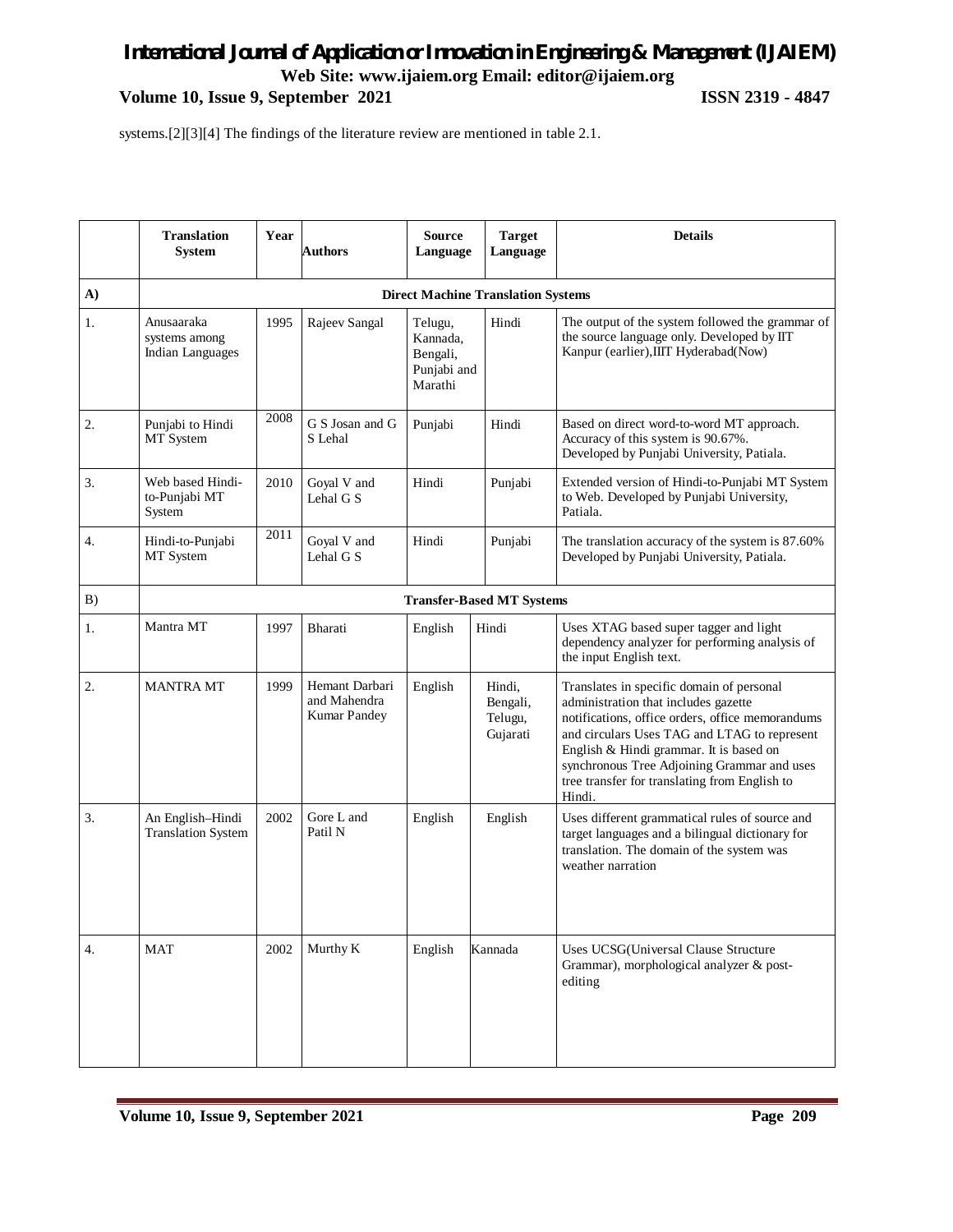**Web Site: www.ijaiem.org Email: editor@ijaiem.org**

**Volume 10, Issue 9, September 2021 ISSN 2319 - 4847** 

| 5.  | Shakti                                                 | 2003          | Bharati, R<br>Moona, P<br>Reddy, B<br>Sankar, D M<br>Sharma and R<br>Sangal                                               | English | Indian<br>languages                       | Combines linguistic rule-based approach with<br>statistical approach. The system consists of 69<br>modules                                                                                                                     |
|-----|--------------------------------------------------------|---------------|---------------------------------------------------------------------------------------------------------------------------|---------|-------------------------------------------|--------------------------------------------------------------------------------------------------------------------------------------------------------------------------------------------------------------------------------|
| 6.  | English-Telugu MT<br>System                            | 2004          | Bandyopadhyay<br>S                                                                                                        | English | Telugu                                    | Uses dictionary containing 42,000 words. A<br>word form synthesizer for Telugu is developed<br>and incorporated in the system.                                                                                                 |
| 7.  | Telugu-Tamil MT<br>System                              | 2004          | Bandyopadhyay<br>S                                                                                                        | Telugu  | Tamil                                     | Uses the Telugu Morphological analyzer and<br>Tamil generator for translation. The system<br>makes use of Telugu-Tamil dictionary. It also<br>uses verb sense disambiguation.                                                  |
| 8.  | <b>OMTrans</b>                                         | 2004          | Mohanty S,<br><b>Balabantaray R</b><br>C                                                                                  | English | Oriya                                     | Based on grammar and semantics of the source<br>and target language.<br>Uses WSD too.                                                                                                                                          |
| 9.  | The MaTra System                                       | 2004,<br>2006 | Ananthakrishna<br>n R, Kavitha M,<br>Hegde J J,<br>Chandra<br>Shekhar, Ritesh<br>Shah, Sawani<br>Bade, and<br>Sasikumar M | English | Hindi,<br>Bengali,<br>Telugu,<br>Gujarati | The domain of the system is news, annual<br>reports and technical phrases It has different<br>dictionaries for different domains. Requires<br>considerable human assistance in analyzing the<br>input. Uses sentence splitter. |
| 10. | English-Kannada<br>machine-aided<br>translation system | 2009          | K Narayana<br>Murthy                                                                                                      | English | Kannada                                   | The domain is of government circulars. Uses<br>Universal Clause Structure Grammar (UCSG)<br>formalism. The system is funded by the<br>Karnataka government                                                                     |
| 11. | Tamil-Hindi<br>Machine-Aided<br>Translation system     | 2009          | Sobha L.<br>Pralayankar P<br>and Kavitha V,<br>Prof. C N<br>Krishnan                                                      | Tamil   | Hindi                                     | Based on Anusaaraka. Uses a lexical-level<br>translation and has 80-85% coverage                                                                                                                                               |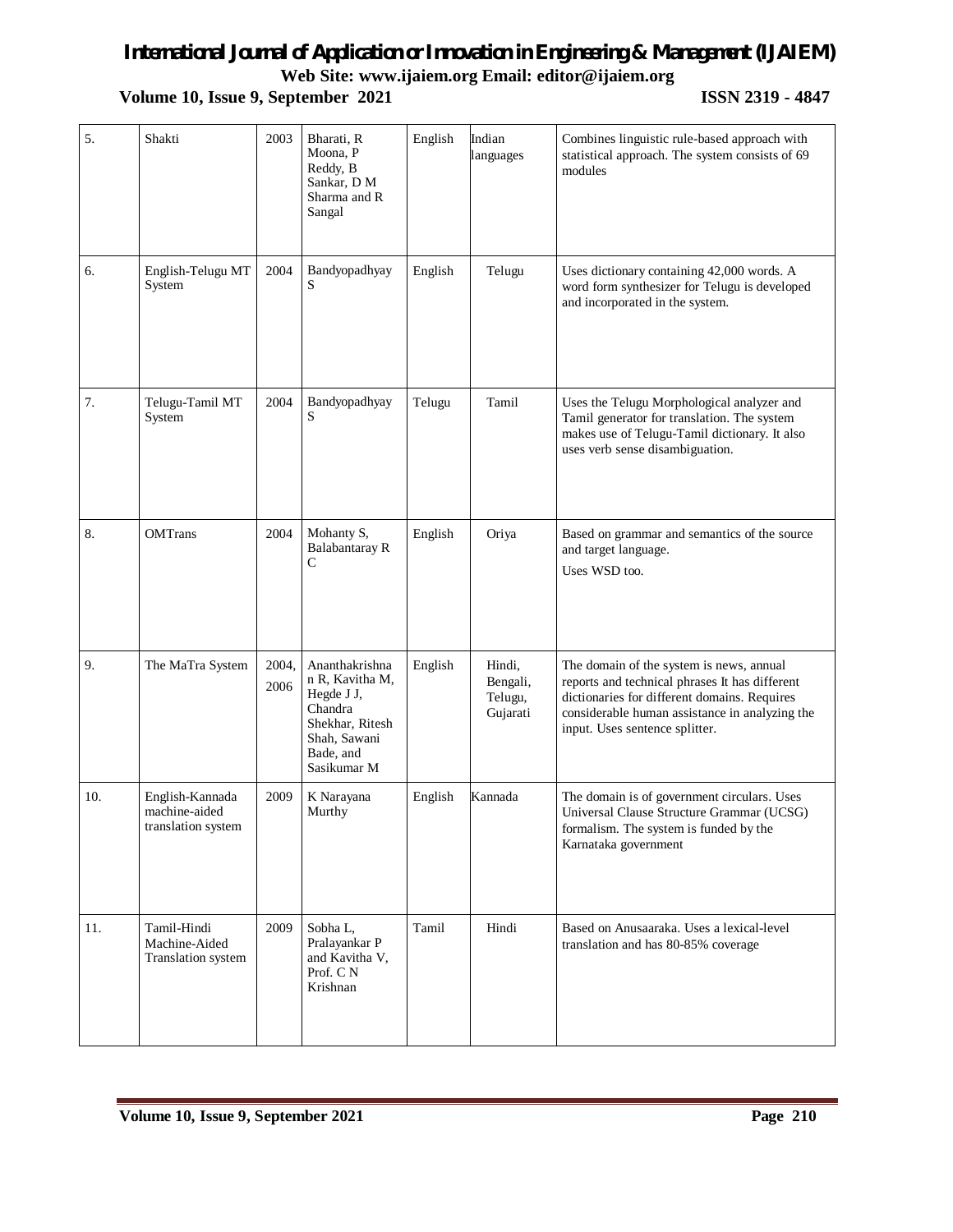**Web Site: www.ijaiem.org Email: editor@ijaiem.org**

**Volume 10, Issue 9, September 2021 ISSN 2319 - 4847** 

| 12. | Sampark System:<br>Automated<br>Translation among<br><b>Indian Languages</b>         | 2009          | Technology for<br>Indian<br>Languages<br>(TDIL) project                        | English           | Indian<br>Languages                            | Uses Computational Paninian Grammar (CPG)<br>for analyzing language and combines it with<br>machine learning.<br>It is developed using both traditional rules-based<br>and dictionary-based algorithms with statistical<br>machine learning. |
|-----|--------------------------------------------------------------------------------------|---------------|--------------------------------------------------------------------------------|-------------------|------------------------------------------------|----------------------------------------------------------------------------------------------------------------------------------------------------------------------------------------------------------------------------------------------|
| C)  |                                                                                      |               |                                                                                |                   |                                                |                                                                                                                                                                                                                                              |
|     |                                                                                      |               |                                                                                |                   | <b>Interlingua Machine Translation Systems</b> |                                                                                                                                                                                                                                              |
| 1.  | <b>ANGLABHARTI</b>                                                                   | 2001          | R M K Sinha,<br>Jain R, Jain A                                                 | English           | Indian<br>Languages                            | Developed using pseudo-interlingua approach.<br>The domain of this system is public health                                                                                                                                                   |
| 2.  | UNL-based<br>English-Hindi MT<br>System                                              | 2001          | Dave S, Parikh J<br>and<br>Bhattacharyya P                                     | English,<br>Hindi | Hindi,<br>Bengali,<br>Marathi                  | Uses Universal Networking Language (UNL) as<br>the Interlingua structure. Developed by IIT<br>Mumbai.                                                                                                                                        |
| 3.  | AnglaHindi                                                                           | 2003          | R M K Sinha<br>and Jain A                                                      | English           | Indian<br>Languages                            | Pseudo interlingual rule-based English to Hindi<br>Machine-Aided Translation System.                                                                                                                                                         |
| D)  |                                                                                      |               |                                                                                |                   | <b>Hybrid Machine Translation Systems</b>      |                                                                                                                                                                                                                                              |
| 1.  | <b>ANUBHARATI</b><br>Technology                                                      | 1995,<br>2004 | Sinha                                                                          | Hindi             | Indian<br>Languages                            | A combination of example-based, corpus-based<br>approaches and some elementary grammatical<br>analysis                                                                                                                                       |
| 2.  | <b>ANUBHARTI-II</b>                                                                  | 2004          | R M K Sinha                                                                    | Hindi             | Indian<br>Languages                            | Uses Generalized Example-Base (GEB) along<br>with Raw Example-Base (REB) MT approach for<br>hybridization                                                                                                                                    |
| 3.  | Bengali to Hindi<br>MT System                                                        | 2009          | Chatterji S, Roy<br>D, Sarkar S and<br>Basu A                                  | Bengali           | Hindi                                          | Uses an integration of SMT with a lexical<br>transfer based system (RBMT)                                                                                                                                                                    |
| 4.  | <b>Lattice Based</b><br>Lexical Transfer in<br>Bengali Hindi MT<br>Framework         | 2011          | Sanjay Chatterji,<br>Praveen Sonare.<br>Sudeshna Sarkar,<br>and Anupam<br>Basu | Bengali           | Hindi                                          | Uses transfer based MT approach with the help<br>of lattice-based data structure                                                                                                                                                             |
| 5.  | A web based<br>English to Punjabi<br>MT system for<br><b>News Headlines</b>          | 2013          | Harjinder Kaur,<br>Dr. Vijay Laxmi                                             | English           | Punjabi                                        | Using rule based approach the system parses the<br>source text and produces as intermediate<br>representation.                                                                                                                               |
| 6.  | Transmuter: An<br>approach to rule<br>based English<br>Marathi<br>Translation system | 2014          | G. Garje                                                                       | English           | Marathi                                        | Focus is on grammar structure of target language<br>that produces better and smoother translation.                                                                                                                                           |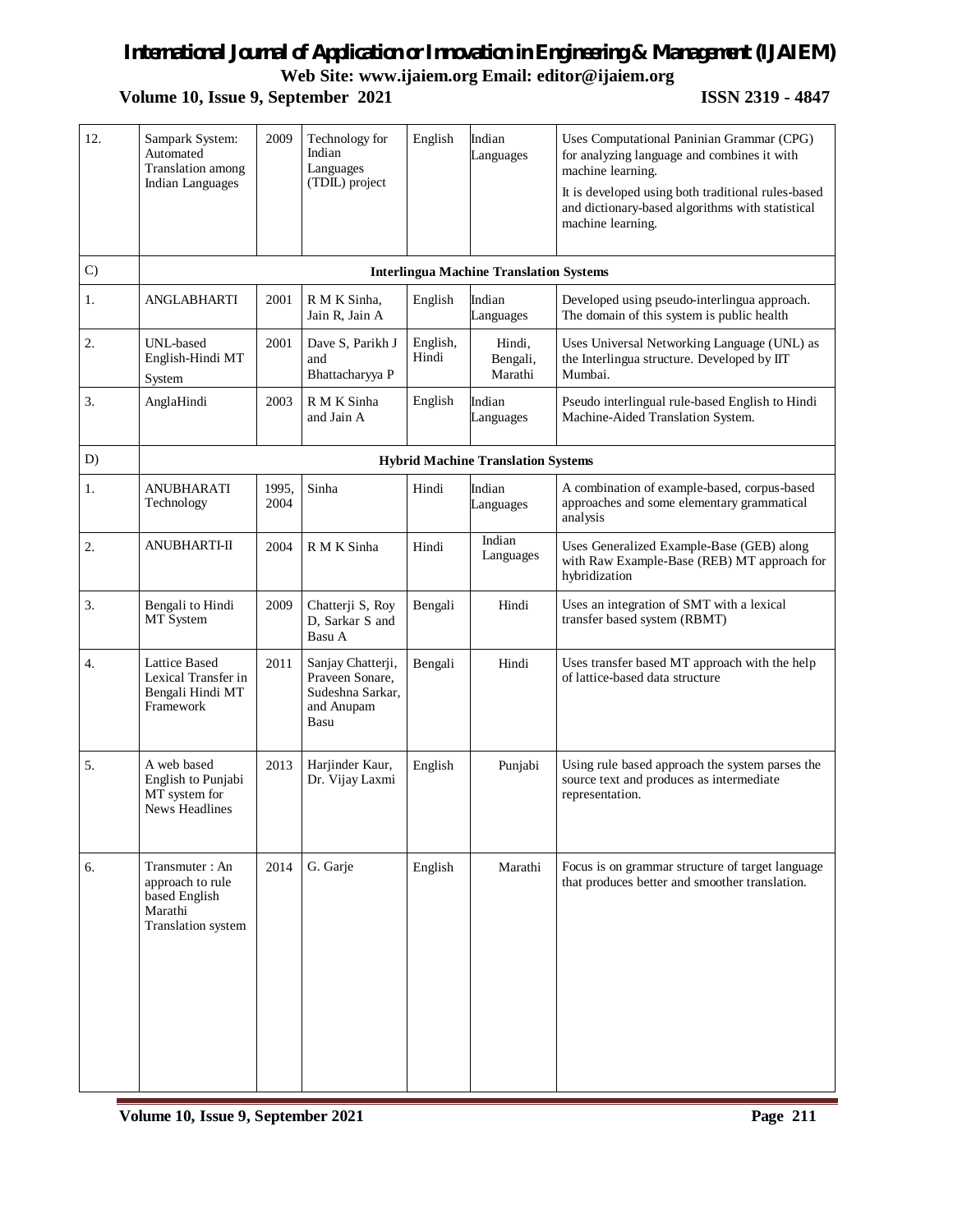**Web Site: www.ijaiem.org Email: editor@ijaiem.org**

## **Volume 10, Issue 9, September 2021 ISSN 2319 - 4847**

| E) | <b>Example Based Machine Translation (EBMT) Systems</b>                            |               |                                                                                        |                    |                                         |                                                                                                                                                                                                                                                                             |
|----|------------------------------------------------------------------------------------|---------------|----------------------------------------------------------------------------------------|--------------------|-----------------------------------------|-----------------------------------------------------------------------------------------------------------------------------------------------------------------------------------------------------------------------------------------------------------------------------|
| 1. | ANUBAAD                                                                            | 2000,<br>2004 | Bandyopadhyay<br>S                                                                     | English            | Bengali                                 | Domain specific to English Headlines translation<br>Example-base, Generalized Tagged example-<br>base and Phrasal example-base are separately<br>maintained. If the headline cannot be translated<br>using above methods then the heuristic translation<br>strategy is used |
| 2. | <b>VAASAANUBAA</b><br>DA                                                           | 2002          | Vijayanand<br>K.<br>Choudhury S<br>I and Ratna P                                       | Bengali            | Assamese                                | Domain limited to News Text<br>Sentence level Machine Translation for Bengali<br>Includes pre-processing and post-processing<br>tasks. Uses bilingual aligned corpus                                                                                                        |
| 3. | Shiva and Shakti<br>MT System                                                      | 2003          | CMU USA,<br><b>IIIT</b> Hyderabad<br>and IISC<br>Bangalore,<br>India                   | English            | Hindi,<br>Marathi and<br>Telugu         | Uses combination of Example-based, rule<br>based and statistical approaches.                                                                                                                                                                                                |
| 4. | <b>ANGLABHARTI-</b><br>П                                                           | 2004          | R M K Sinha                                                                            | English            | Indian<br>languages                     | Uses Generalized example-base (GEB)<br>approach and Raw Example-Base (REB)<br>Contains the modules for an error analysis and<br>post-editing automatically.                                                                                                                 |
| 5. | Hinglish machine<br>translation system                                             | 2004          | Sinha and<br>Thakur                                                                    | Hindi              | English                                 | Based on AnubBarti-II and AnglaBharti-II<br>Performs very shallow grammatical analysis                                                                                                                                                                                      |
| 6. | English to {Hindi,<br>Kannada, Tamil}<br>and Kannada to<br>Tamil Language-<br>Pair | 2006          | Balajapally P,P<br>Pydimarri, M<br>Ganapathiraju,<br>N Balakrishnan<br>and R Reddy     | English<br>Kannada | Hindi,<br>Kannada and<br>Tamil<br>Tamil | Based on a bilingual dictionary comprising of<br>sentence dictionary, phrases dictionary, words<br>dictionary and phonetic dictionary.                                                                                                                                      |
| 7. | The MATREX<br>System                                                               | 2008          | Ankit Kumar<br>Srivastava,<br>Rejwanul<br>Haque, Sudip<br>Kumar Naskar<br>and Andy Way | English            | Hindi                                   | Uses marker based chunking and "edit-<br>distance<br>dynamic<br>programming<br>style"<br>alignment algorithm Domain limited to<br>Conference papers                                                                                                                         |
| F) |                                                                                    |               | <b>Statistical Machine Translation Systems</b>                                         |                    |                                         |                                                                                                                                                                                                                                                                             |
| 1. | Shakti                                                                             | 2003          | Bharati, R<br>Moona, P Reddy,<br>B Sankar, D M<br>Sharma and R<br>Sangal               | English            | Indian<br>Languages                     | Combines linguistic rule based approach<br>with statistical approach                                                                                                                                                                                                        |
| 2. | English to<br>Indian<br>Languages<br>Machine<br>Translation<br>System              | 2006          | Consortium of<br>Nine institutions                                                     | English            | Indian<br>Languages                     | Limited to Tourism and Healthcare domain Uses<br>statistical techniques and tools including the POS<br>tagger, parser, decoder                                                                                                                                              |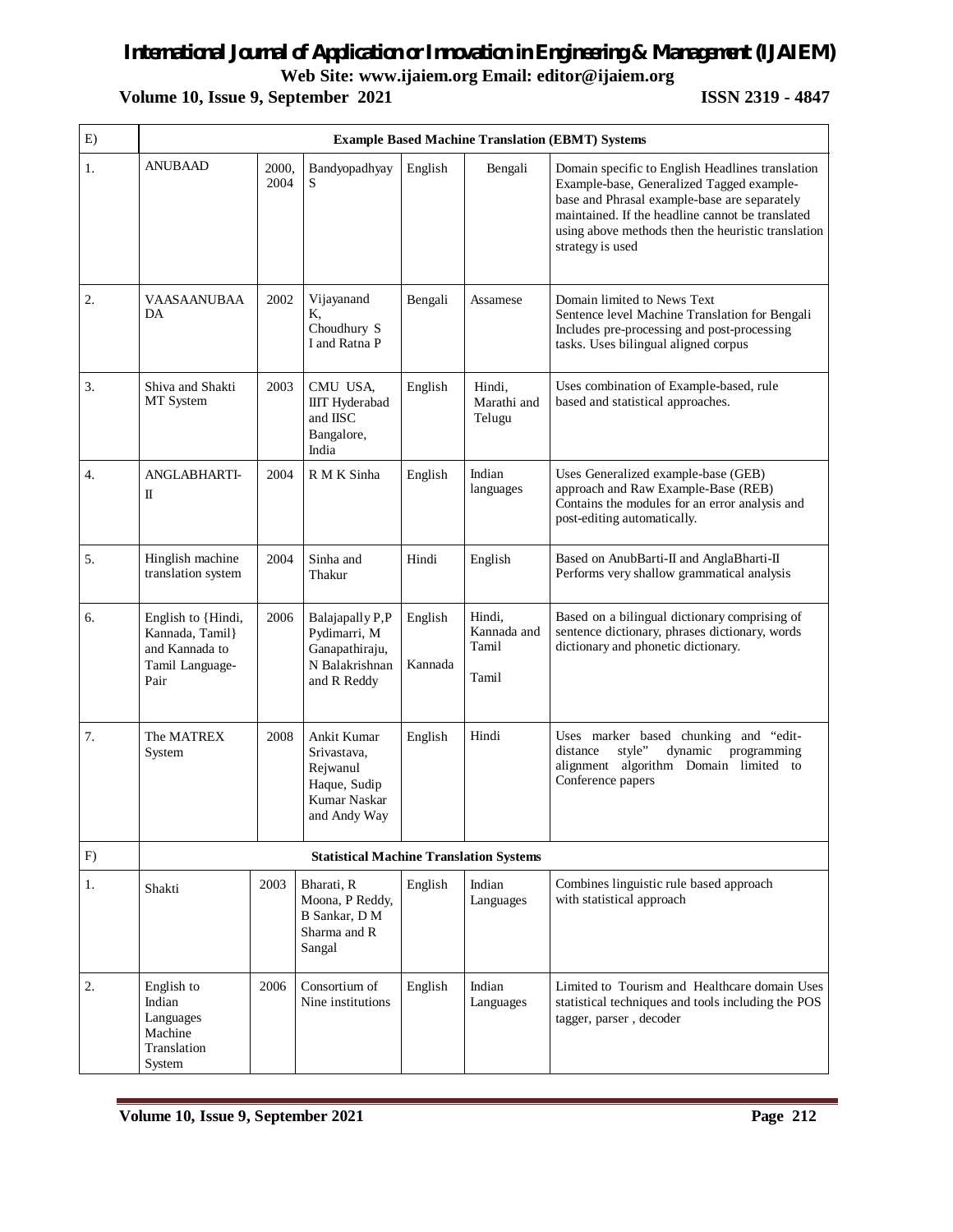**Web Site: www.ijaiem.org Email: editor@ijaiem.org**

**Volume 10, Issue 9, September 2021 ISSN 2319 - 4847** 

| 3. | English to<br>Malyalam<br>Translation                                            | 2008          | Mary Priya<br>Sebastian, Sheena<br>Kurian K, G.<br>Santhosh Kumar | English               | Malyalam              | Monolingual corpus of Malyalam is used and<br>bilingual is used for English. Order conversation<br>rules are used to overcome the structural<br>differences. |
|----|----------------------------------------------------------------------------------|---------------|-------------------------------------------------------------------|-----------------------|-----------------------|--------------------------------------------------------------------------------------------------------------------------------------------------------------|
| 4. | Punjabi to<br>English<br>Machine<br>Transliteration<br>system for<br>proper noun | 2013          | Pankaj Kumar,<br>Vinod kumar                                      | Punjabi               | English               | The system is divided into two parts learning and<br>transliteration.                                                                                        |
| 5. | Google<br>Translate                                                              | 2006-<br>2021 | Google                                                            | Multiple<br>Languages | Multiple<br>Languages | Earlier was developed as SMT, recently many<br>languages are added with the support of Neural<br>network.                                                    |

**Table 2.1** Machine Translation Systems developed in India

## **3. STUDY OF LANGUAGES FOR EFFECTIVE TRANSLATION**

To begin with the development, we need to study the formation of sentences in each of the languages. There are 8 part of speech components (POS) namely ([noun, pronoun, adjective, verb, conjunction, preposition, interjection]). So each word in a sentence falls under one of this category. The important part in translation is that a word may change its role from one POS to another, when the sentence is translated from one language to another. [5][6] Hence POS handling plays important role in MT.

This and many other issues we came across in the current development stage of our MT system. To summarize, we have listed it.

- 1. Divergences between different languages.
- 2. Lexico Semantic divergence
- 3. Structural and Syntactic Divergence
- 4. Commonly Found Divergence

### 3.1 Word ordering in linguistics

The syntactic structure of a language is determined by the word order. Words are classified into 8 parts-ofspeech (POS) [noun, pronoun, adjective, verb, conjunction, preposition, interjection]. [7][8] The arrangement of these POS in sentences is determined according to the structure the language follows. English follows Subject-VerbObject (SVO) structure while Marathi follows Subject-Object-Verb (SOV) structure [2].Along with Marathi other Indo-Aryan language like Hindi, also follow the SOV structure.

### 3.2 Importance of adpositions in linguistics

Adpositions are words which can occur before or after a phrase, word, or a clause that is necessary to complete the meaning of a given sentence. Adpositions are mainly categorized as:

- Prepositions
- Postpositions
- Circumpositions

3.3 Prepositions

Prepositions are defined as the words placed before the complement. Prepositions are used in English.

Example: I value my family above everything else.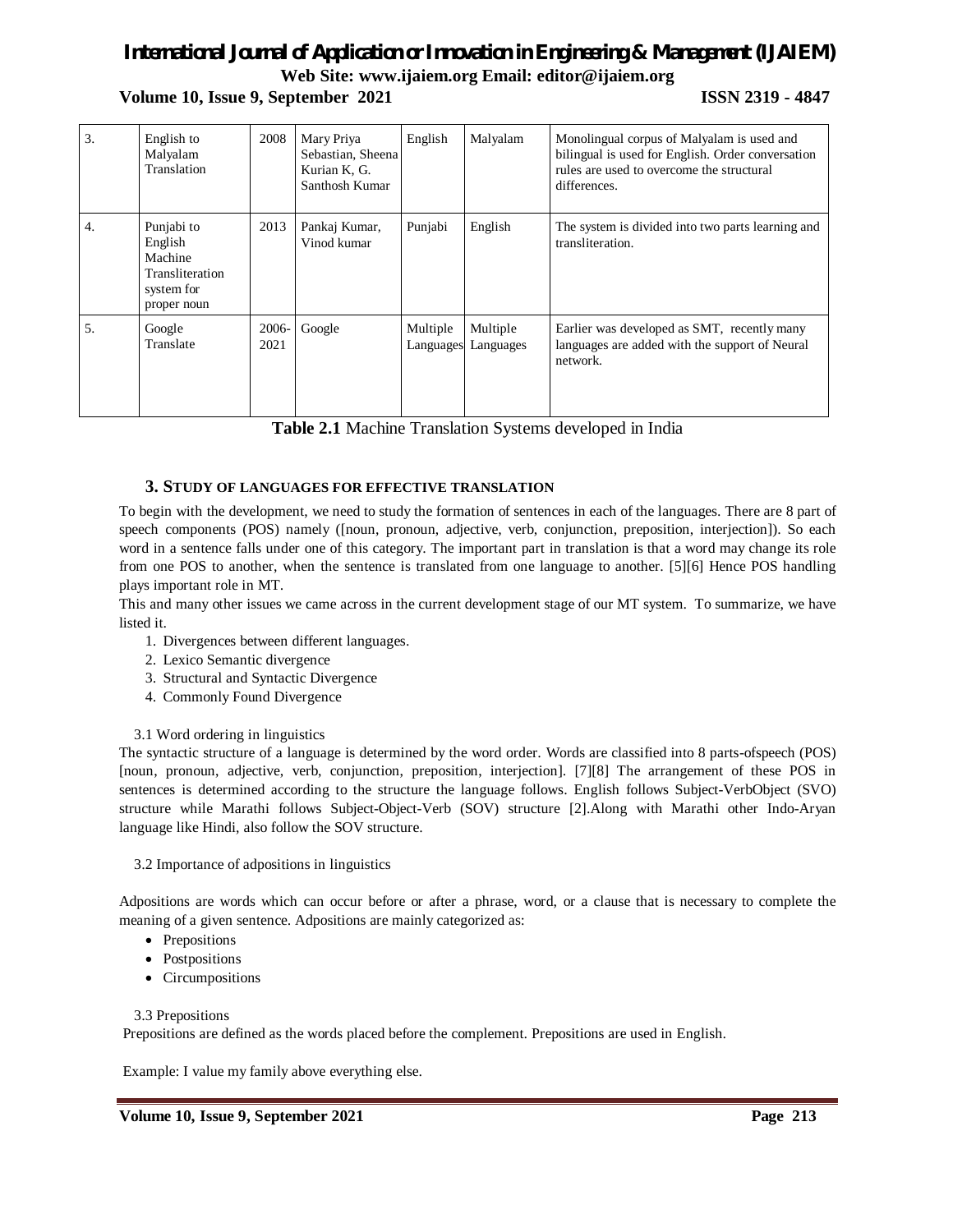## *International Journal of Application or Innovation in Engineering & Management (IJAIEM)* **Web Site: www.ijaiem.org Email: editor@ijaiem.org**

## **Volume 10, Issue 9, September 2021 ISSN 2319 - 4847**

a. Postpositions:

Postpositions are words which come after the complement. Postpositions are used in Marathi, Hindi, Urdu, Korean, Turkish, and Japanese.

b. Circumpositions:

 Circumpositions are words that appear on both sides of the complement. They are used in English, Dutch, Swedish, and French.

Example: I will exercise regularly from now on.

The languages which follow SOV Structure use postpositions. Hence, while translating an English sentence.[9][10] (SVO structure) to a Marathi sentence (SOV structure), we need to change the prepositions (of English) to postpositions (of Marathi). This is a major issue which needs to be resolved for inflecting the nouns, verbs and cases (Vibhakti).

• Inflection

Generating inflection of a word is important to retain the correct form of the word in Marathi.[11] Words can be classified in two types depending on the Inflection as :

Inflectional Words: • Noun • Pronoun • Adjective • Verb

• Non-Inflectional Words: • Adverb • Preposition • Interjection • Conjunction

The words are inflected on the basis of changing Gender (Masculine, Feminine, Neuter), Multiplicity (Singular, Plural), Tense (Present, Past, Future), and Case (Nominative, Accusative, Instrumental, Dative, Ablative, Genitive, Locative, Vocative).

Languages are bound to syntax, word structure that is morphology, sound structure known as phonology and vocabulary lexicon [12][13]. Translation is greatly affected the way all these aspects are looked into. Based on the language family, structure of the sentence varies. Position of the word may change depending upon the choice of source and target language being considered. Some words in a languages represents several contexts in other [14][15]. Handling all these in an appropriate way improves the translation quality. The challenges to accommodate this in translation process are discussed below with some principle features of different languages to demonstrate the complexity.

Translation tools fails to support all the flavors of underlined language, due to the vast features that need to work upon. For example consider the example shown in Figure 2.1 and Figure 2.2 for Google Translate between Marathi and Hindi. In the first example Marathi is flexible for it's structure. It supports Subject – Object – Verb, Subject- Verb- Object, Subject – Verb and several other sentence syntax. Though Hindi also supports variety of sentence structures, it fails in translation for many cases. Identifying the causes forms the basis for challenges in machine translation. In case of human expert translation the language fluency, knowledge of the same, background of the commination, context awareness helps the translator to produce the appropriate translation. Many of these factors are not adopted by the system used for translation.

| Inderscience Publishers - linking X                                                                                   | G inflection handling for machine $\vert x \vert$ Q What is the difference between $\vert x \vert$ Q Google Translate | $\times$<br>$($ +                                | $  - 0  $<br>$\bullet$                    |
|-----------------------------------------------------------------------------------------------------------------------|-----------------------------------------------------------------------------------------------------------------------|--------------------------------------------------|-------------------------------------------|
| fil translate.google.co.in/?sl=mr&tl=hi&text=तृ%20%20नको%20जाऊस%20&op=translate<br>C<br>$\leftarrow$<br>$\rightarrow$ |                                                                                                                       |                                                  | 立                                         |
| $\equiv$ Google Translate                                                                                             |                                                                                                                       |                                                  | $\mathop{\mathbb{H}}\nolimits$<br>Sign in |
| $\overline{X}_A$ Text<br><b>Documents</b>                                                                             |                                                                                                                       |                                                  |                                           |
| <b>DETECT LANGUAGE</b><br><b>SPANISH</b><br><b>MARATHI</b><br><b>ENGLISH</b>                                          | $\rightarrow$<br><b>HINDI</b><br>$\checkmark$                                                                         | <b>ENGLISH</b><br><b>SPANISH</b><br>$\checkmark$ |                                           |
| तु नको जाऊस                                                                                                           | $\times$                                                                                                              | आप नहीं जाना चाहते                               | ☆                                         |
|                                                                                                                       |                                                                                                                       |                                                  |                                           |

**Figure 3.1** Google Translate Marathi-Hindi (sentence structure)

In example demonstrated in 2.1, the message to be communicated is "You don't go" as stated in source language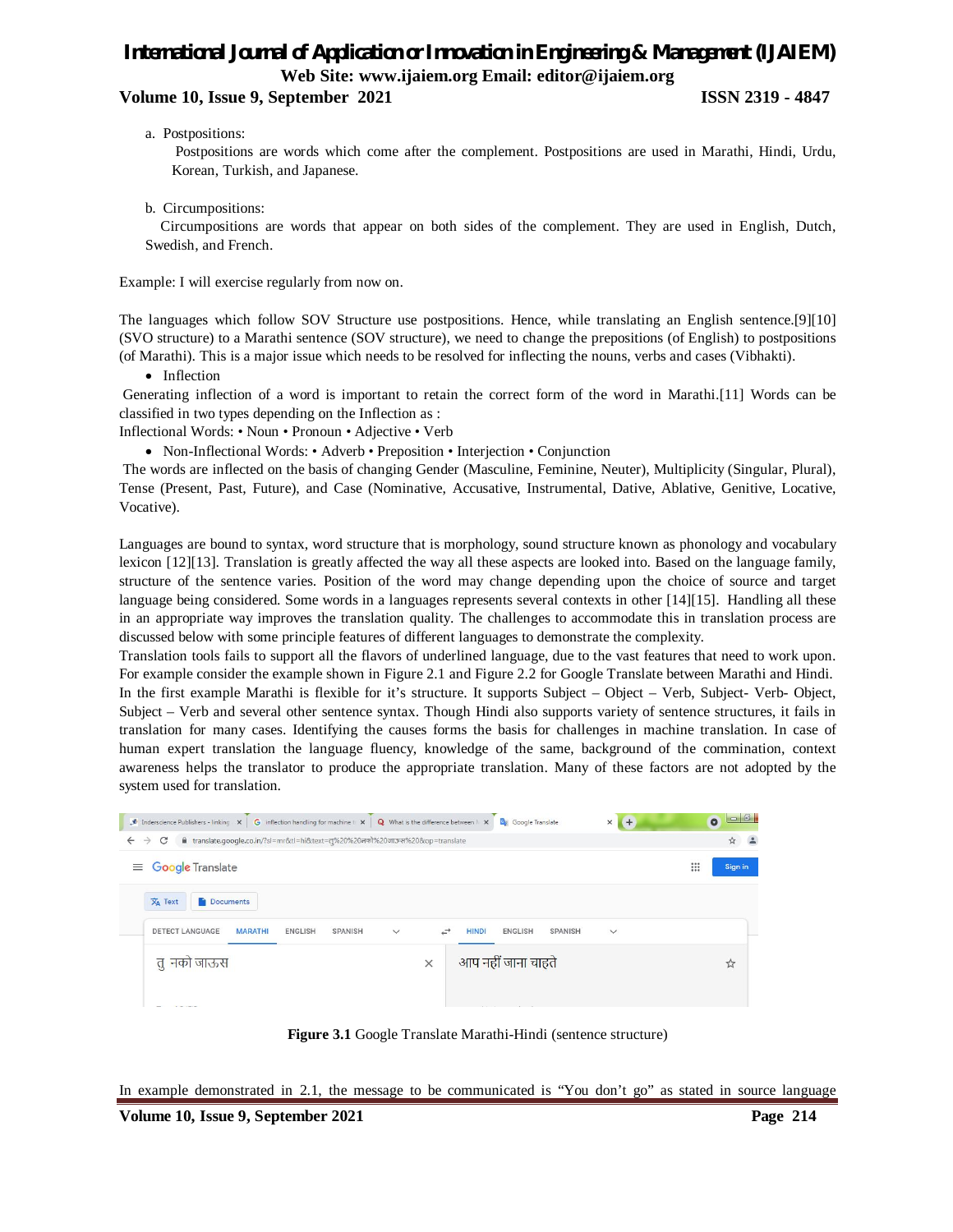**Web Site: www.ijaiem.org Email: editor@ijaiem.org**

### **Volume 10, Issue 9, September 2021 ISSN 2319 - 4847**

Marathi. Due to the underlying translation system it is translated in a way which states "You are not willing to go." The translation in this case fails to maintain the meaning of said thing. And the consequences maybe harmful in many cases if the intended thing is not communicated and miss-interpreted by the receiver.



**Figure 3.2** Google Translate Marathi-Hindi (verb-pronoun relation)

Figure 2.2 demonstrates another case where the translation fails to identify the gender of the subject involved in context. In the first sentence it's about the female whereas next sentence talks about male gender. But as can be seen in translation both are translated in same manner neglecting the important information present in context. The third case describes plural case, gender information is not clearly mentioned that needs to be retrieved form context, is translated by assuming the female gender subject.

Many such language issues needs to work on to have the meaningful translation. Here we present the divergences for Marathi, Hindi , Bangla and English.

| Language pair     | Example              |           |    |
|-------------------|----------------------|-----------|----|
| Marathi - Hindi   | उडत                  |           |    |
|                   | आम                   |           |    |
|                   | जब हम                | लरए       | यह |
| Hindi - Marathi   |                      |           |    |
|                   | पडत                  | $\bullet$ |    |
|                   |                      |           |    |
| Marathi - English | I would like a mango |           |    |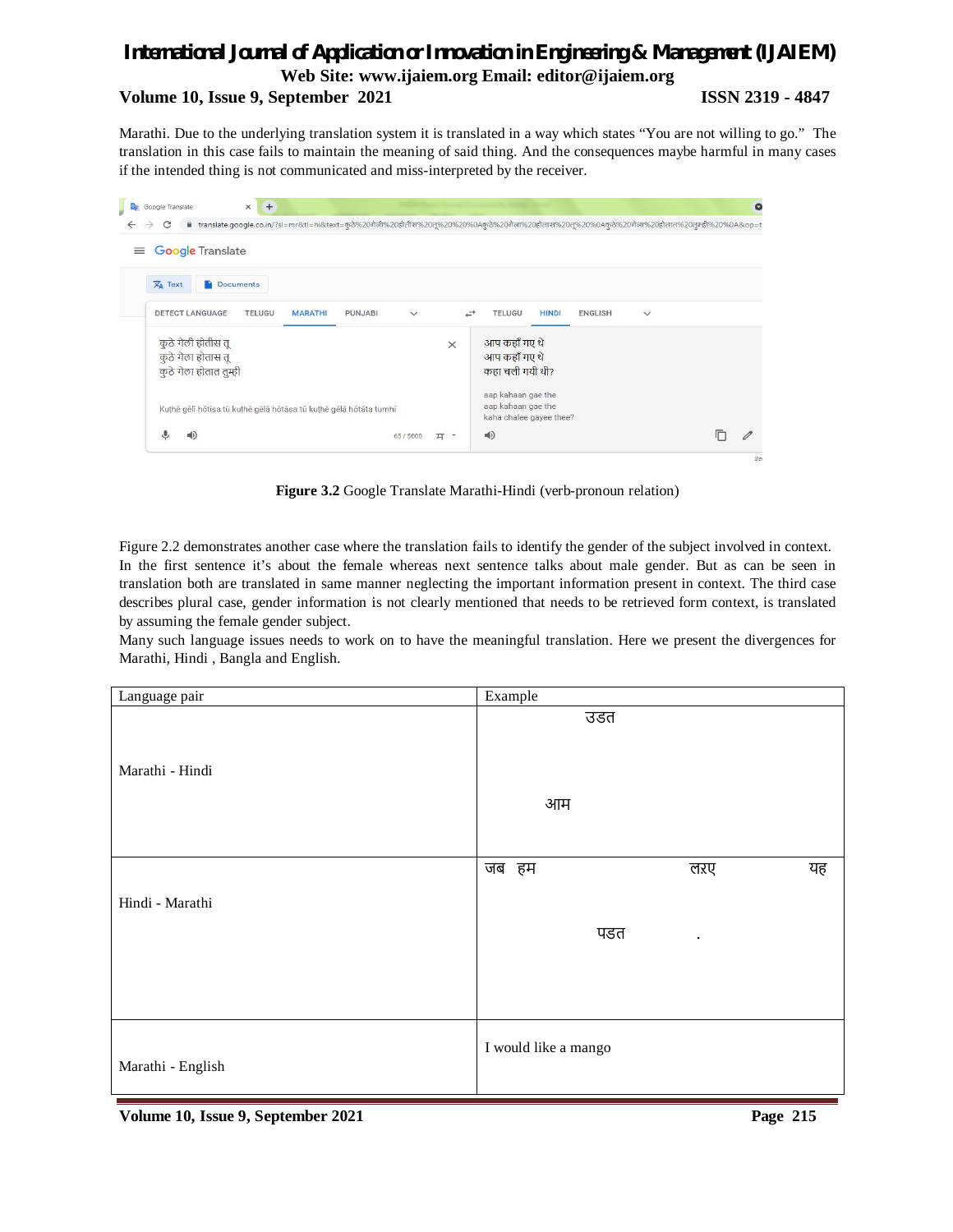**Web Site: www.ijaiem.org Email: editor@ijaiem.org**

**Volume 10, Issue 9, September 2021 ISSN 2319 - 4847**

|                   | Someone killed Rama |
|-------------------|---------------------|
|                   |                     |
|                   | switch off button   |
|                   | ऑफ बटण              |
| English - Marathi |                     |
|                   | I feel awkward      |
|                   |                     |
|                   |                     |
|                   |                     |
|                   |                     |

### **Table 2.2 C**hallenging translation examples

During our study we have tested the existing system for variety of sentence types. In table 2.2 we show few examples to have the glimpse of translation challenges. The major challenges are as follows :

- 1. Out of dictionary word. All the words in source language are not included in corpus of target language which leads to wrong translation.
- 2. Omitting words during translation, which plays important role in representing the context.
- 3. Transliterate instead of translate. Here the sentence is transliterate using the pronunciation.
- 4. Syntactic divergence
- 5. Morphological divergence etc.

#### **4. DISCUSSIONS AND FINDINGS**

Machine translation (MT) is still a huge challenge for both IT developers and users. From the beginning of machine translation, problems at the syntactic and semantic levels have been faced. Today despite progress in the development of MT, its systems still fail to recognize which synonym, collocation or word meaning should be used.. The paper deals with the analysis of machine translation of general everyday conversation for three languages. The results of the analysis show that incorrect translation is still the issue with translation system.

### **5. CONCLUSION**

 The work in translation era is challenging. We are working on methodology which helps improving the performance of translation task. As discussed in this paper several issues needs to be worked upon to achieve the required quality of translation. Languages under study plays major role in developing a system. Language diversity needs to be studied in depth to have the system working as per expectations.

### **References**

- [1] Nida, Eugene & Charles R. Taber. "The Theory and Practice of Translation. Leiden: Brill", 1982.
- [2] Ana Fernández Guerra "Translating culture: problems, strategies and practical realities", a journal of literature, culture and literary translation No. 1 - Year 3 12/2012 - LT.1
- [3] Vishal Goyal & Gurpreet Singh Lehal, (2009) "Advances in Machine Translation Systems", National Open Access Journal, Volume 9, ISSN 1930-2940 http://www.languageinindia
- [4] Sanjay Kumar Dwivedi & Pramod Premdas Sukhadeve, (2010) "Machine Translation System in Indian Perspectives", Journal of Computer Science 6 (10): 1082-1087, ISSN 1549-3636, © 2010 Science
- [5] Aditi Kalyani & Priti S., " A Review of Machine Translation Systems in India and different Translation Evaluation Methodologies", International Journal of Computer Applications (0975-8887) volume- 121. No. 23, July 2015
- [6] Amruta Godase & Sharvari Govilkar "Survey Of Machine Translation Development For Indian Regional Languages" IJMTER-2014